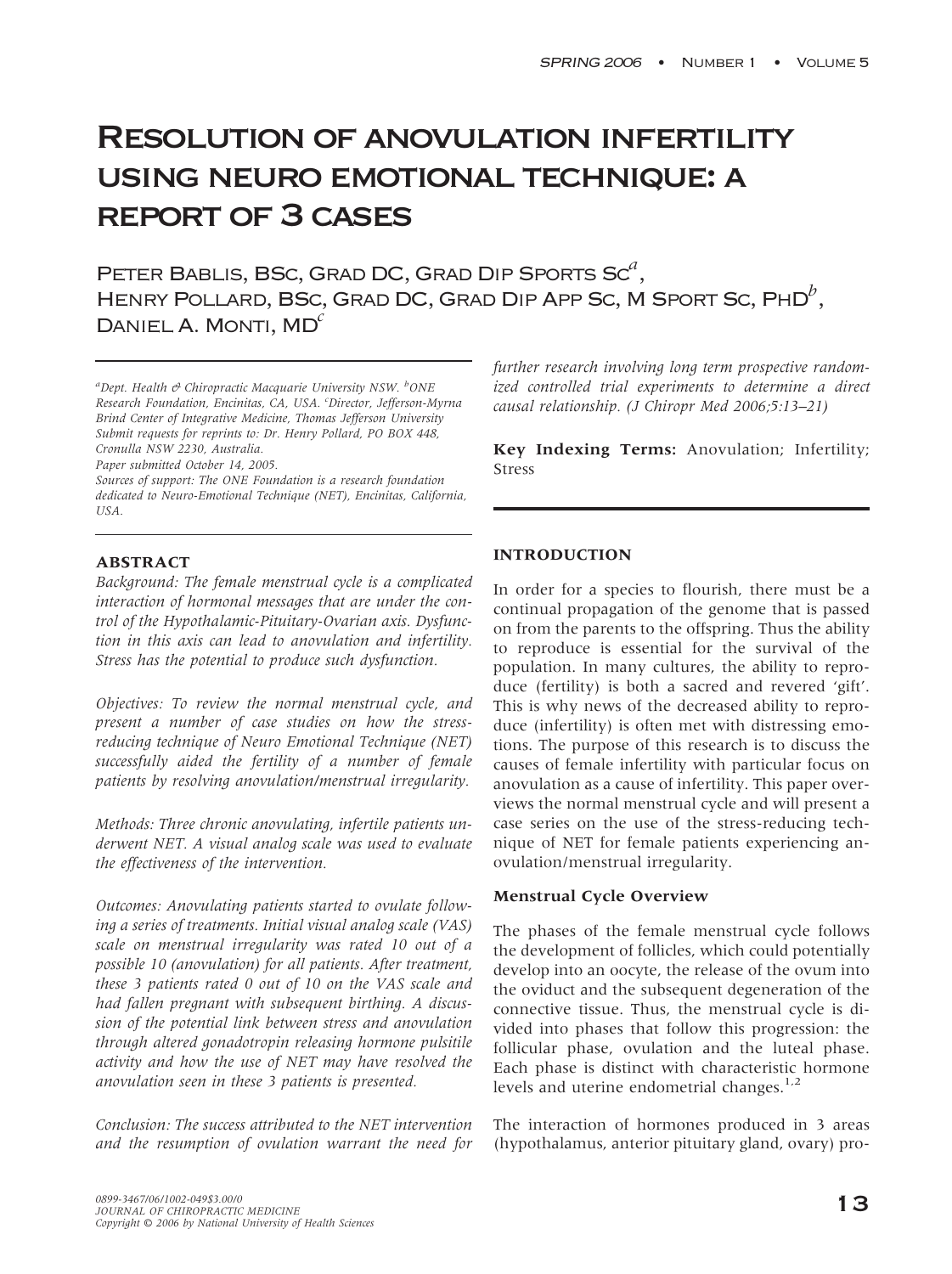duce the characteristic pattern of hormone levels seen throughout the cycle (Fig 1 and 2). As such, the Hypothalamic-Pituitary-Ovarian Axis is in control of ovulation and any dysfunction of the axis results in irregular menses and potentially anovulation.

The hypothalamus produces gonadotropin releasing hormone (GnRH) in a changing pulsitile manner throughout the cycle, which stimulates the anterior pituitary gland. $2,3$  The anterior pituitary gland secretes both follicle stimulating hormone (FSH) and luteinizing hormone (LH). Under stimulation from FSH and LH, the ovary releases estrogen and progestin. The pituitary gland hormones, FSH and LH, produce a negative feedback on the secretion of GnRH. At low circulating levels, estrogen also displays a negative feedback on the release of FSH and LH from the anterior pituitary gland. However, at high levels of circulating estrogen, there is a positive feedback on FSH and LH secretion.

## *Follicular Phase*

The follicular phase spans from the first day of menstruation until ovulation.<sup>2</sup> Menstruation occurs at the beginning of the follicular phase where the uterine endometrial functionalis is shed. The development of a follicle capable of undergoing ovulation is the primary goal of the follicular phase. Early in the phase, FSH and LH levels are increased relative to baseline with estrogen and progesterone at low levels. FSH levels stimulate 15–20 primordial follicles to develop into primary unilaminar follicles and stimulates follicular secretion of estradiol by upregulating secretion of androgens. At approximately day 8 of the follicular phase, the increasing estrodiol levels result in a reduction in FSH levels due to negative feedback. Also at this time, primary unilaminar follicles continue to develop into primary multilaminar follicles. There is also an increase in GnRH pulse secretion which favors LH production. Also around this time, 1 follicle evolves into the dominant follicle, destined for ovulation, while the remaining follicles undergo atresia.<sup>2</sup> Although it is unknown how this dominant follicle is selected, this follicle always expresses an abundance of FSH receptors.<sup>3</sup> This results in the follicle being able to continue acquiring FSH even in decreasing levels of FSH. This follicle continues to secrete estrogen. The late follicular phase is characterized by proliferation of the functionalis and proliferation and elongation



*Figure 1. Overview of hormonal interaction in menstrual cycle. GnRH = gonadotropin releasing hormone; LH = luteinizing hormone; FSH = follicle stimulating hormone.*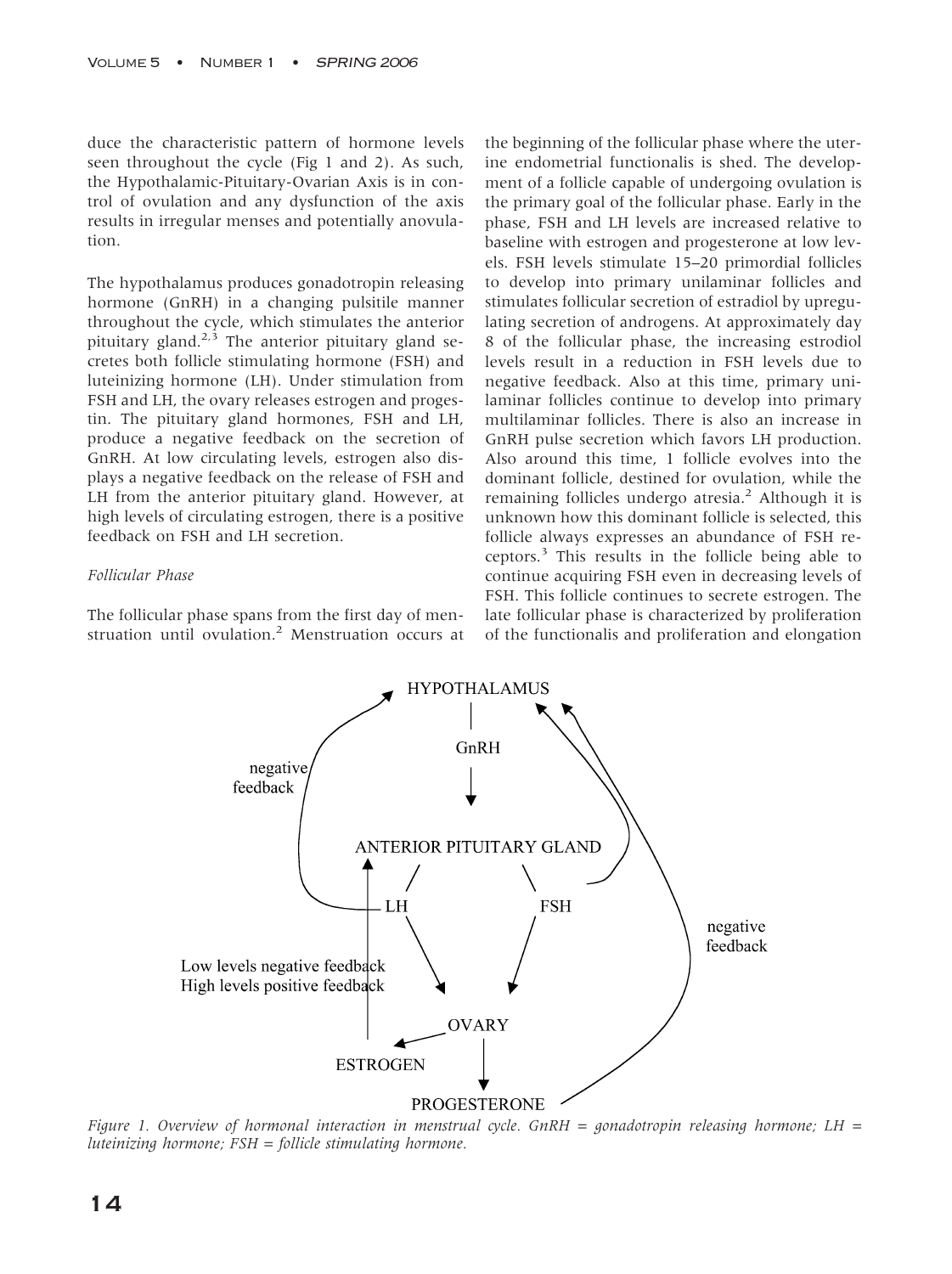

Decreased Progesterone levels

*Figure 2. Overview of hormone interaction during the menstrual cycle. GnRH = gonadotropin releasing hormone; LH = luteinizing hormone; FSH = follicle stimulating hormone.*

of non-secreting endometrial glands in the uterine endometrium.

On the day before ovulation, estrogen levels peak and hit a critical level where there is now a positive feedback on the anterior pituitary resulting in a surge in LH and FSH. The LH surge is critical for the luteinization of the follicle and ovulation. $3$  Estrogen can only exert positive feedback on LH at this precise stage in the menstrual cycle. If estrogen is artificially provided earlier in the cycle, ovulation will not be induced. LH and FSH begin to decrease back to baseline levels almost immediately and by the time ovulation occurs, LH and FSH are on the decline.

## *Ovulation*

The goal of ovulation is the release of the ovum into the peritoneal cavity and oviduct for transfer down the fallopian tubes to the uterus. At ovulation, the functionalis and endometrial glands have reached their maximum sizes. The endometrial glands, however, are still non-secretory. The dominant follicle (now called the Graafian follicle) develops an antrum (cavity) and completes its first meiotic division whilst the remaining primary follicles undergo atresia. Proteolytic enzymes (whose role is to degrade the cells at the surface of the follicle, to stimulate angiogenesis in the follicular wall and promote prostaglandin secretion) are released as a result of the surge in LH. The follicle swells and ruptures, resulting in the release of the oocyte and corona radiata, which is taken up by the oviduct.

## *Luteal Phase*

The luteal phase is characterized by the luteinization of the components of the follicle that were not ovulated and is initiated by the LH surge. During the early luteal phase, progesterone stimulates the endometrial glands to secrete glycogen, mucus, and other substances. At this stage, the endometrial glands have a tortuous appearance. During the lu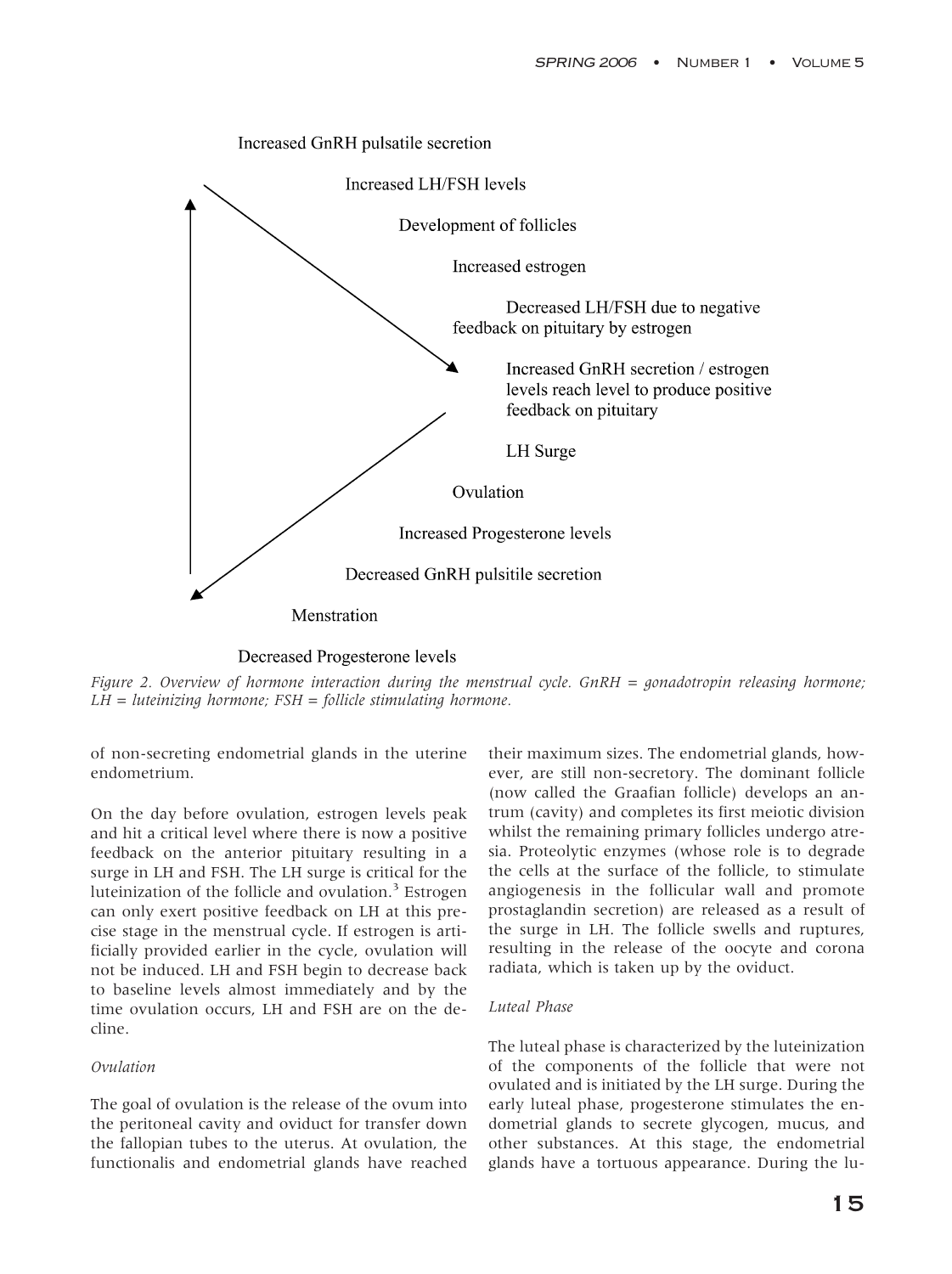teal phase, the corpus luteum develops which is a product of the granulosa cells, theca cells, and some surrounding connective tissue. The corpus luteum produces progesterone and estrogen, with LH and FSH being once again under negative feedback control by these hormones.

Progesterone levels peak at 5 and 7 days postovulation. Progesterone exerts a negative feedback on GnRH by increasing opioid activity and subsequently GnRH pulse frequency decreases.<sup>2</sup> If fertilization fails, degeneration of the corpus luteum occurs, with subsequent falls in progesterone and estrogen levels. As progesterone and estrogen levels decrease with the degeneration of the corpus luteum, the uterine endometrium begins to undergo involution. At days 25–26, the spiral arteries begin to vasoconstrict. By day 28, marked ischemia causes apoptosis of the functionalis. Estrogen and progesterone are at their lowest levels at day 28, resulting in increased GnRH pulse secretion and increasing FSH secretion to initiate the beginning of the next cycle. If conception occurs, the production of progesterone from the corpus luteum continues for 7 weeks because of the tonic release of LH from the pituitary gland. Studies show that after 7 weeks, the placenta takes over this function. If conception does not occur, menses begins with the demise of the corpus luteum.

Ultimately, the release of GnRH from the hypothalamus in a controlled fashion is the 'conductor of the orchestra' in the complicated interaction of hormones that is the menstrual cycle. At low frequency pulses, FSH release from the pituitary is predominant, leading to the initiation follicular development. At high pulse frequency, LH release predominates leading to the release of the oocyte into the fallopian tube (along with positive feedback on LH by estrogen). $3,4,5$ 

In the mid lutenizing phase, progesterone negatively feeds back onto the hypothalamus decreasing GnRH pulse frequency. If conception occurs, the increased progesterone levels stop the GnRHmediated rise in FSH leading to a ceasing of the cycle. If, however, the progesterone levels fall due to conception failure, the resultant progesterone mediated inhibition reduces. This results in an increase in GnRH pulse frequency resulting in FSH levels rising and the initiation of another cycle.

## **Potential Causes of Infertility**

There are 3 main components of the female reproductive system, including the ovaries, the fallopian tubes, and the uterus. At each of these areas, dysfunction can lead to infertility due to ovulation disorders, fallopian tube damage or the inability for the uterine endometrium to produce an environment ready to accept the fertilized ovum.<sup>6</sup> Ovulation disorders and fallopian tube damage are the two main causes of infertility as seen in Table  $1.^7$ 

The primary cause of infertility is ovulation dysfunction, either total failure (amenorrhoea) or irregular pattern to ovulation (oligomenorrhoea). There can be a number of reasons for this dysfunction, which usually relates to the regulation of GnRH secretion from the hypothalamus. $8$  It appears that precisely controlled GnRH pulse frequency and amplitude are essential prerequisites for the appropriate LH surge seen just prior to ovulation. As such, any disruption to GnRH secretion will disrupt LH levels and subsequently affect ovulation. There can be a number of reasons for this altered GnRH pulse, including stress-induced adrenal stimulation, hyperprolactinemia (elevated serum prolactin), hyperandrogenism and alteration in the levels of leptin, a protein hormone that is synthesized and secreted by adipose tissue.<sup>8</sup> Other potential causes of ovulation dysfunction include polycystic ovary syndrome, and dysfunction of FSH and LH at the site of the ovary.<sup>8</sup>

Normal human fertility requires not only patent fallopian tubes but also their normal function. The role of the fallopian tube is to pick up the oocyte from the ovary and also facilitate the transport of the oocyte, sperm and potentially the embryo. $\degree$  A highly specialized endosalpinx and delicate fimbriae, which maybe damaged by infection or surgery, are the components of the fallopian tube.<sup>9</sup> Tubal obstruction occurs in 12% to 33% of infertile couples.<sup>7</sup>

#### TABLE 1

Female Causes of Infertility and Their Approximate Frequency. Unexplained Infertility, Where Their is an Unknown Cause Occurs in Approximately 25% of Cases.

| CAUSE                          | FREQUENCY (%) |
|--------------------------------|---------------|
| OVULATION FAILURE (AMENORRHOEA |               |
| OR OLIGOMENORRHOEA)            | 25            |
| TUBAL INFECTIVE DAMAGE         | 20            |
| ENDOMETRIOSIS (CAUSING DAMAGE) | 5             |
| CERVICAL MUCUS DEFECTS OR      |               |
| <b>DYSFUNCTION</b>             | з             |
| UTERINE ABNORMALITIES (SUCH AS |               |
| FIBROIDS OR ABNORMALITIES OF   |               |
| SHAPE)                         | (< 1)         |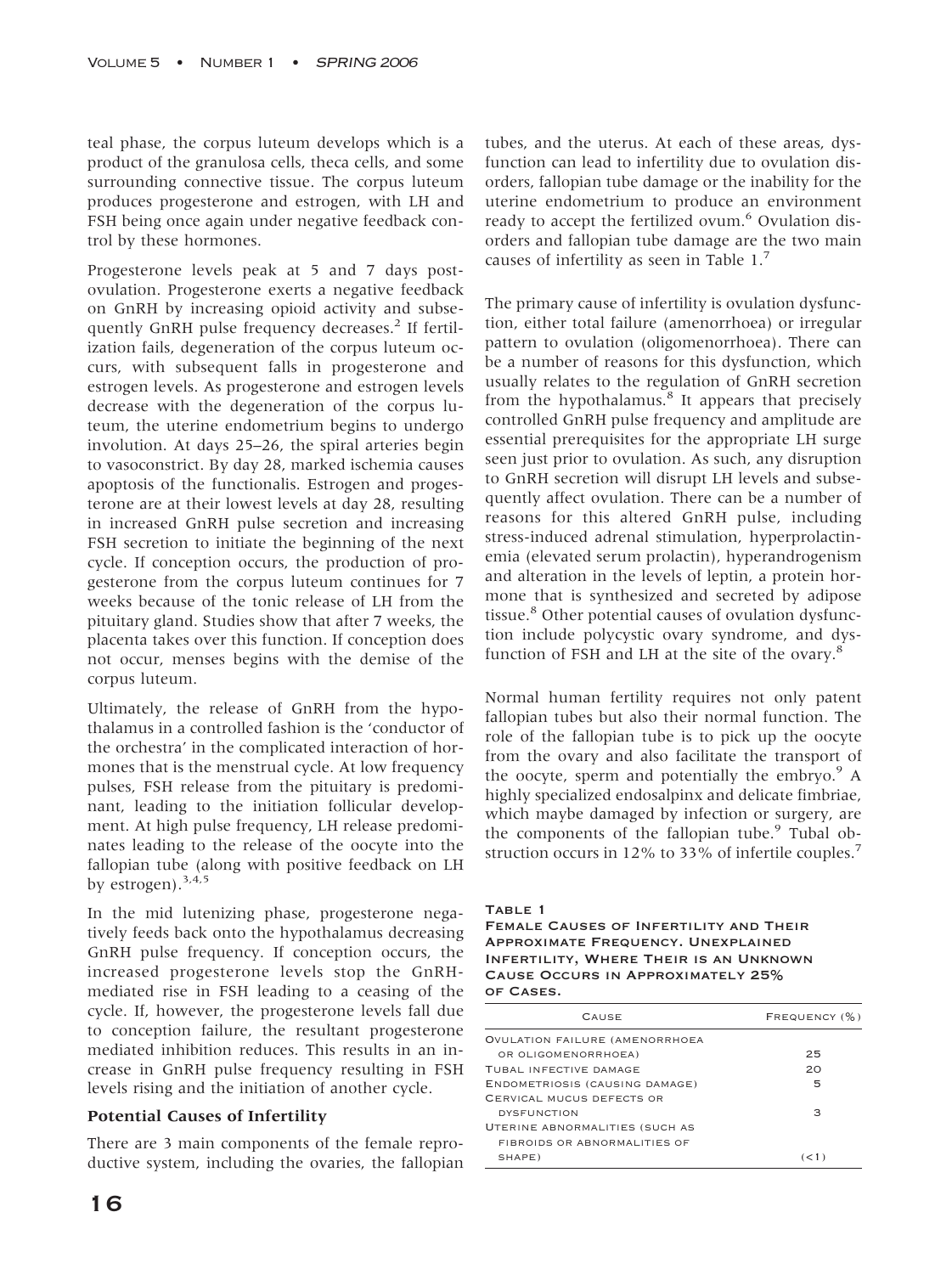Tubal subfertility is mainly the result of pelvic infection and damage can be caused by sexually transmitted diseases, can occur after miscarriage, termination of pregnancy or insertion of an intrauterine contraceptive device. A lack of a history of pelvic inflammation, however, does not exclude fallopian tube damage. Adhesions that result in reduced fimbrial mobility, as opposed to rare complete tubal obstruction, is the primary cause of endometriosis subfertility.<sup>9</sup>

Despite normal progesterone levels, changes in vascularization of the endometrium may be the result of uterine abnormalities.<sup>10</sup> Changes in secretory endometrial patterns can be the result of myomas, uterine septa or endometriosis. Fibroids may affect fertility in up to 10% of cases. Apart from the mass effect, the precise mechanism by which fibroids may cause subfertility is unknown.<sup>10</sup>

#### **CASE SERIES**

Three cases are presented here. Five cases of anovulation-related infertility that have been managed by the authors with neuroemotional technique (NET) therapy were analyzed to observe potential improvements in undiagnosed anovulatory infertility. Three cases were determined to have unexplained causes of anovulation. One identified case had a subjective diagnosis of polycystic ovarian syndrome and one case had a diagnosis of endometriosis. As both of these cases had an established diagnosis, they were excluded from this report. For a discussion of polycystic ovary syndrome managed by NET, the reader is referred to another report.<sup>11</sup>

#### **Case 1**

A 39-year old small business operator presented with irregular painful periods, abnormal vaginal discharge, and constipation. She had been trying to conceive for 2 years and had not had a period for 14 months at the time of consultation. Seven months prior to consultation a laparoscopy was performed and was reported to be normal. She was diagnosed as having an unknown cause of anovulation. Further medical history was unremarkable. Initial visual analog scale (VAS) scale on menstrual irregularity was rated 10 out of a possible 10 (anovulation). After 2 months of NET treatments (11 treatments), she reported to be having normal pain free periods and a VAS of 0 out of 10 was recorded. Two months later, after 4 more treatments, the patient reported that she was pregnant. She had a healthy son 8 months later.

#### **Case 2**

A 38-year old recruitment consultant presented with irregular periods and painful intercourse (VAS 9 out of a possible 10). She had been trying to have a second baby for 3 years, after the birth of her first child 4 years prior to the initial consultation. She reported no period for 3 months prior to her first consultation. Her medical history was remarkable for a caesarian section for her first child in 1999 and a diagnosis of irritable bowel syndrome in 2001. She had been taking the ovary stimulant, Clomid (clomiphene citrate), for four months prior to the initial consultation with no success and had stopped taking it 1 month prior to consultation. Initial VAS scale on menstrual irregularity was rated 10 out of a possible 10 (anovulation). After 5 treatments of NET, her periods had returned and her VAS for painful intercourse was 2 out of a possible 10, and a 0 out of 10 for ovulation. She also reported becoming pregnant. Eight months later, she had a healthy son.

## **Case 3**

A 28 year-old accountant presented with irregular periods. She had not had a period for 8 months and had been trying to conceive for 18 months at the time of her initial consultation. Her medical history was remarkable for sinus problems, varicose veins and headaches and further medical history was unremarkable. Her initial VAS scale on menstrual irregularity was rated 10 out of a possible 10 (anovulation). Within 3 months of treatment (10 consultations), her periods had resumed. At this point on a subjective comparative report, she reported an 80% improvement in her menstrual cycle and her ability to become pregnant, as she had regular periods. Five months later (5 treatments), she reported being 9 weeks pregnant.

#### **DISCUSSION**

NET was developed by Walker,<sup>12</sup> and may be described as a complementary and alternative medicine (CAM) modality designed to alleviate the effects of distressing stimuli.<sup>13</sup> NET is a 15-step, multimodal intervention that incorporates principles of several health disciplines, including cognitivebehavioral psychology, traditional Chinese medicine pulse assessment, and a feedback technique called the muscle test. NET has aspects in common with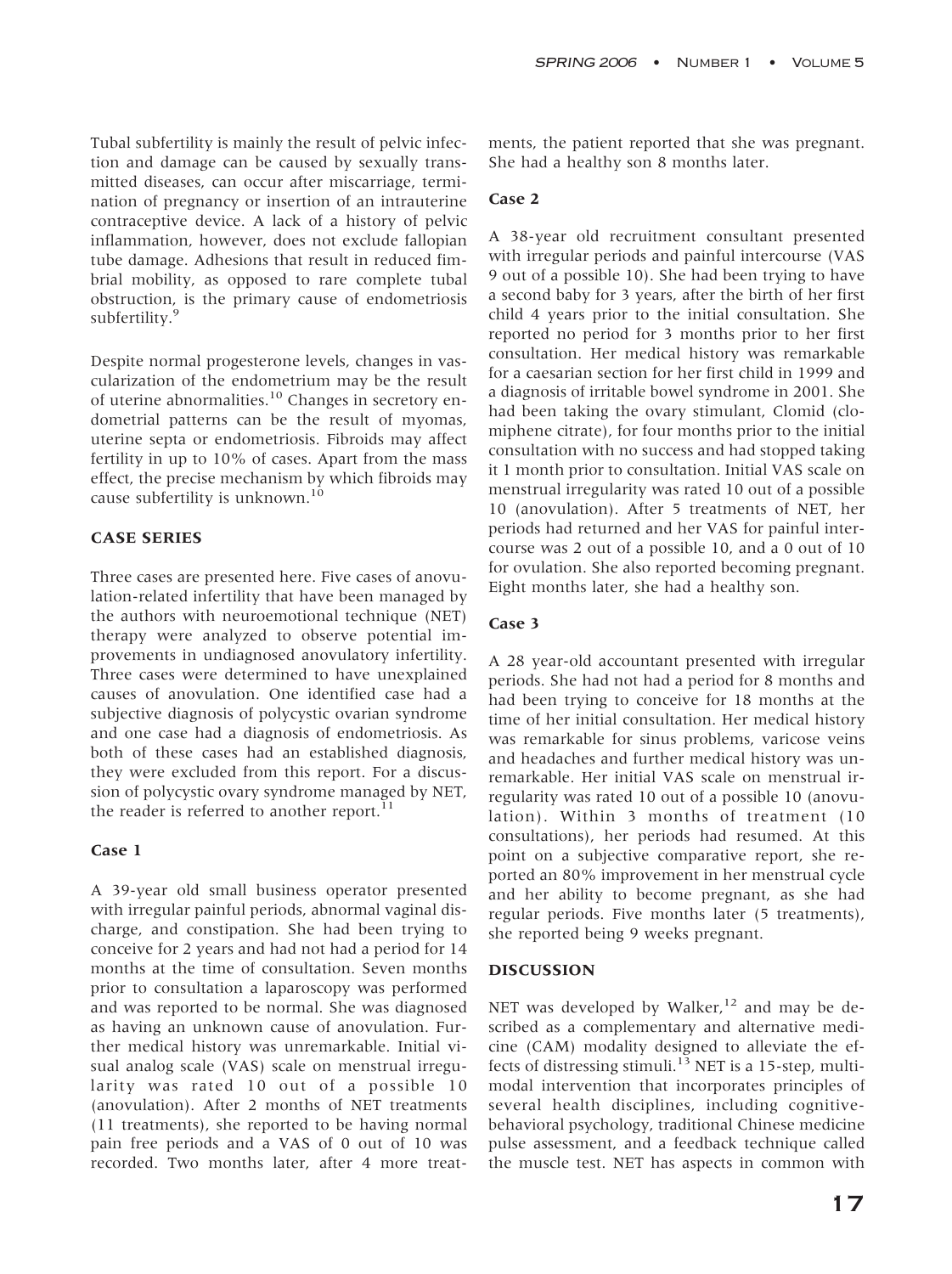standard cognitive-behavioral treatments for traumatic stress, such as exposure therapy.<sup>14</sup> A major goal of both techniques is to achieve a reversal (or extinction) of classically conditioned distressing emotional responses to trauma-related stimuli, in particular stress.

The conception of the technique is based on the Chinese medical model.<sup>15</sup> NET engages the energy system, making it different to similar treatments following cognitive behavioral principles, by having the patient touch the pulse point on the wrist that is determined to be involved in the body's stress reaction to the given stimuli. The practitioner helps the patient identify the particular pulse point using principles of traditional Chinese 5-element theory.<sup>16</sup> This theory suggests that the major energy channels or "meridians" contain specific emotional qualities. A principle of NET it that the cognitive-emotional processing of an event facilitates an expedited resolution of the event, which is enhanced by the engagement of the body's energy system. The manual muscle test is used throughout the NET protocol as a rudimentary indicator of physiological reactivity to the stimuli under consideration.<sup>17</sup> An objective of NET is to help patients become less physiologically reactive to distressing stimuli and to become more capable of choosing alternative responses. NET is intended to be a brief, time-limited intervention. Several recent publications have highlighted the use of NET for conditions such as hypothyroidism<sup>18</sup> and polycystic ovarian related infertility.19 In the only clinical trial on the technique, investigators demonstrated a significant decrease in phobic symptoms following a brief course (2–3 visits) of a variation of NET.<sup>20</sup>

## **Stress and Effects on Ovulation**

A key to the menstrual cycle and its function lies in the interaction of the hormones and their effects on the cycle. Normally, there is a controlled pulsatile release of GnRH from the hypothalamus during the cycle, which alters according to the cycle phase. $1,3$ There is an increase in pulse frequency during the late follicular phase that favors increased LH levels. 3,4,21 The rise in LH levels is critical for the release of the protolytic enzymes, producing angiogenesis in the follicular wall and subsequent rupture of the follicle.<sup>2</sup> If this does not occur, ovulation does not result. As such, if the pulsatile nature of GnRH is disrupted for any reason, the ovulation cascade does not occur and anovulation results.<sup>22</sup> However, if any stage of this ovulation cascade is disrupted, ovulation does not occur. Most agree that the secretion of gonadotrophin releasing hormone (GnRH) from the hypothalamus and its effect on the release of LH and FSH from the anterior pituitary gland is the primary source of dysfunction in infertility (hypothalamic amenorrhea). $^{22}$ 

There is universal recognition that there exists a link between increased stress levels and alterations in function of the reproductive system.<sup>23–25</sup> Stress may be defined as an event (physical or psychological) that stimulates a series of responses to restore the homeostasis of the system. When the body's response to stress is inadequate, prolonged or excessive, it can produce alterations in the function of physiological systems, including the immune, the thyroid and reproductive systems. Stress activates the hypothalamo-pituitary adrenal axis, which results in activation of parvocellular neurones of the paraventricular nuclei of the hypothalamus and the release of the neuropeptides corticotrophin releasing factor and arginine vasopressin into the hypophyseal portal system. This leads to the secretion of adrenocorticotrophin (ACTH) along with the endogenous opioid peptide, b-endorphin and amelanocyte-stimulating hormone. ACTH acts on the cortex of the adrenal glands to stimulate the synthesis of glucocorticoids, in particular cortisol. The glucocorticoids have negative feedback actions on the hypothalamo-pituitary unit to regulate the secretion of corticotrophin releasing factor, arginine vasopressin and ACTH. Stress also activates the release of interleukin-6 as a result of the release of catocholamine. Catocholamine is released due to activation of the noradrenergic neurons of the locus ceruleus/ norepinephrine nuclei of the brain stem. $26-28$ 

The reproduction axis can be affected by stress at any level, from the hypothalamus, the pituitary gland or the ovary. Stress appears to inhibit GnRH secretion from the hypothalamus.<sup>29,30</sup> It interferes with GnRH-induced release of LH at the pituitary level, whilst also altering sex steroid secretion (as a result of gonadatropin inhibition) in the ovary. This has been termed functional hypothalamic amenorrhea, a term that has been use in Medline publications since  $1966$ ,<sup>31</sup> and in the English literature since at least  $1970.<sup>32</sup>$ 

Whilst chronic stress is known to affect reproduction, the effect of acute stress on the reproductive system is unclear.<sup>33</sup> Studies into the effect of acute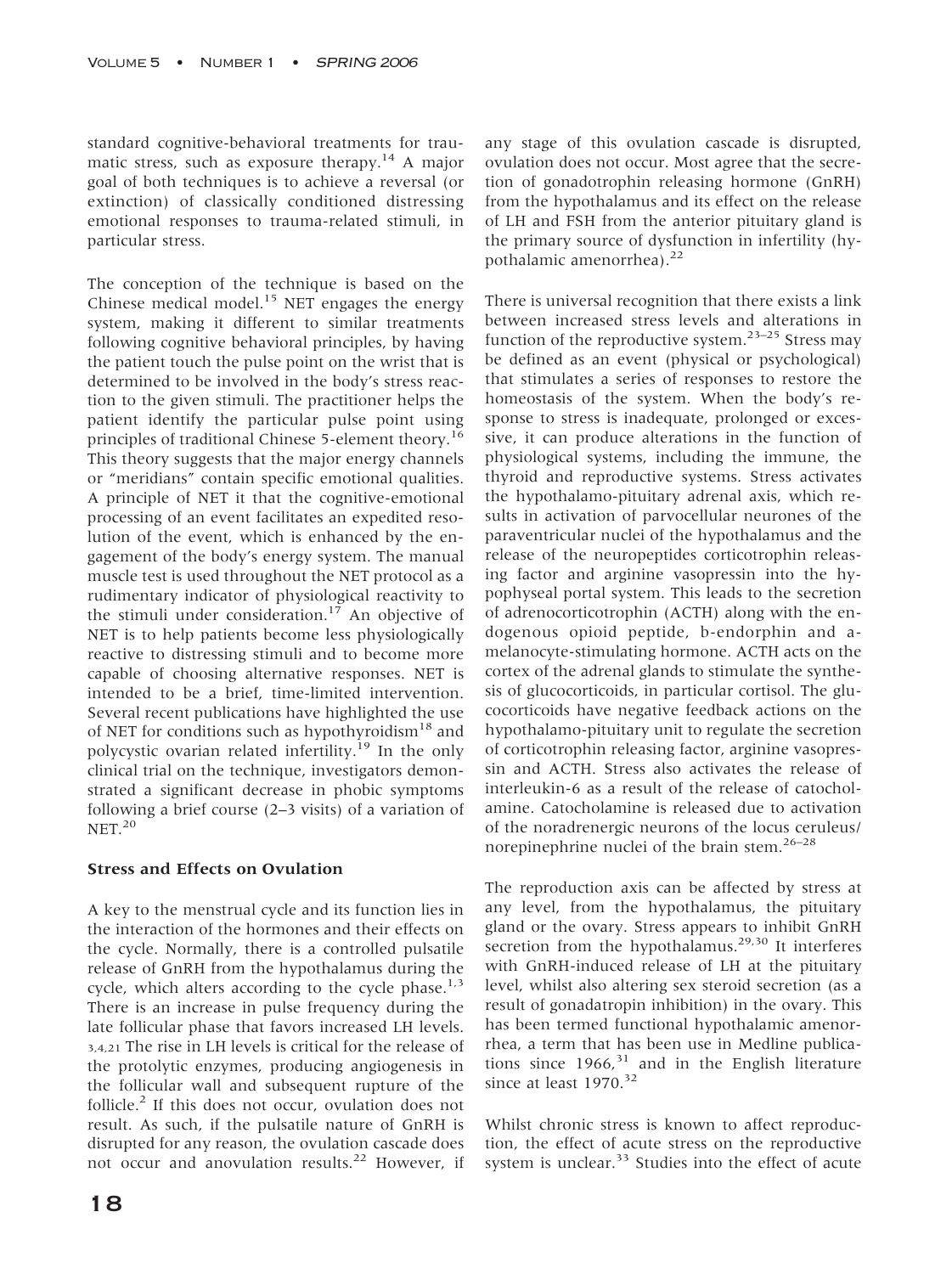stress on various animals have shown stimulatory, nil and inhibitory effects. Unfortunately, studies on human subjects have not been conducted and only untested hypotheses can be provided.<sup>33</sup>

How stress affects reproduction in terms of chemical messenger interactions has been a topic of interest for many years.34–36 The association of elevated glucocorticoid levels with stress was thought to be primarily responsible for the effect of stress on reproduction. Whilst this may be true in some species, in humans and other primates, this is not the case.<sup>37</sup> It appears that endogenous opioid peptides (EOPs) are the mediators of the suppression of GnRH release during stress-related decreases in ovulation. EOPs are produced from the processing of proopiomelanacortin, a peptide in the control of adrenal steroidogenesis by corticotrophin-derived ACTH.<sup>38</sup>

As noted previously, alteration in GnRH secretions alters the ability of the pituitary to release LH, a critical catalyst for ovulation. This mainly occurs at the level of the hypothalamus, though its effect on the pituitary gland cannot be discounted.  $\beta$ -endorphin  $(\beta$  -EP) is the EOP that is thought to mediate the stress-related decrease in GnRH secretion. In humans, administration of  $\beta$ -endorphin suppresses plasma LH levels. The ability of the opioid receptor antagonist naloxone to increase LH levels and increase both frequency and amplitude of LH pulsatile release supports this assertion.39,40 Also, there are direct synaptic connections between GnRHreleasing neurons in the medial preoptic area of the hypothalamus and  $\beta$ -endorphin-containing fibers from the arcuate nucleus, which further strengthens the conclusions.<sup>39,41</sup>

Whilst EOPs are the mediators of the stress-related inhibition of GnRH release, other neurochemicals are also involved. Corticotropin releasing hormone (CRH) is increased in times of stress, and has been shown to increase the tone of EOP both *in vivo* and *in vitro*. 42–44 Also, it is known that CRH is a regulator in the synthesis and processing of  $\beta$ -endorphin (and of other proopiomelanocortin-derived peptides) at the pituitary and in the hypothalamus. It is postulated that CRH acts on the arcuate nucleus to increase the production of hypothalamic EOP, thus promoting a stress-related inhibition of GnRH (and ovulation). Both prolactin and norepinephrine are released in times of stress, and have been shown to mediate the release of EOPs via their effects on CRH. Serotonin is also thought to be involved.<sup>33</sup> As

such, it appears that EOPs, in particular  $\beta$ -endorphin, are the triggers in the inhibition of the GnRH pulse. Whilst  $\beta$ -endorphin is released in times of stress, the increase in CRH levels also mediates the  $release of β-endorphism in times of stress (aided by$ prolactin and norepinephrine release). This leads to a stress-related inhibition of the GnRH pulse and subsequent anovulation (Fig 3).

The preceding cases reported the resolution of nonphysical infertility while NET treatment was provided and the patients subsequently ovulated and became pregnant. A large percentage of infertility is due to anovulation that cannot be explained by modern medicine. The NET treatment used on the patients reported in this paper focuses on past emotional responses and how they are associated with physical symptoms. This therapy is used as a stressreduction technique. The results of the preceding 3 cases demonstrate that NET may have been associated with a successful therapeutic outcome without the need for additional medication. NET therapy is a form of therapy that aims to reduce stress, thereby allowing the restoration of the natural function of



*Figure 3. Overview of how stress can possibly affect ovulation and how neuroemotional technique (NET) may aid in ovulation. CRF = corticotrophin releasing factor; EOP = endogenous opioid peptide; GnRH = gonadotropin releasing hormone.*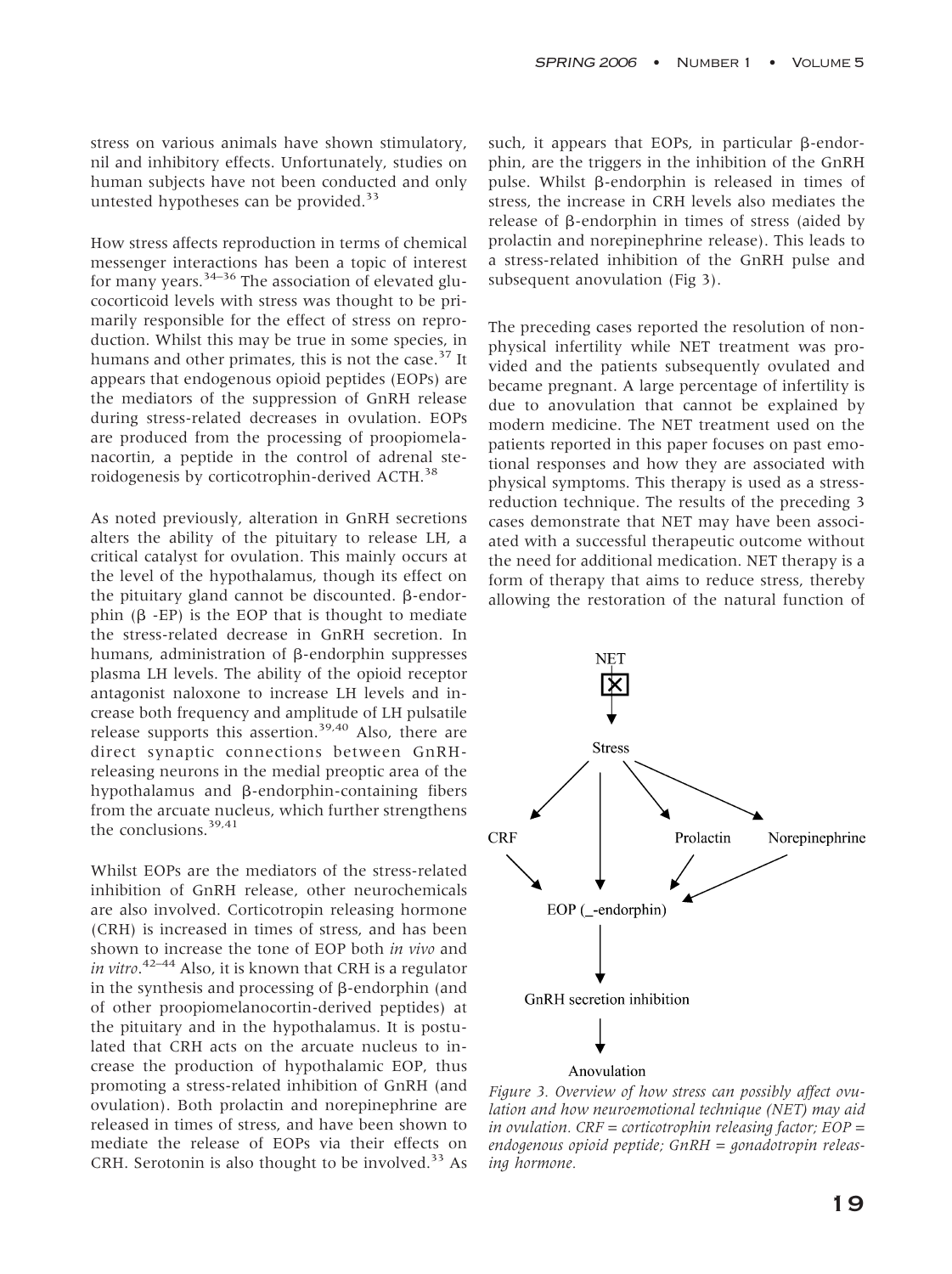the neuroendocrine system that is affected by chronic levels of increased stress (both apparent and subconscious).

The exact pathway involved in the stress related inhibition of the reproductive axis is yet to be determined, however, it is known that chronic stress may inhibit ovulation. To restore the dysfunction induced by stress in the HPA axis, it is theorized that stress modulation to be achieved. The role of the NET practitioner is to identify experiences that produce strong emotional and stressful reactions and address how these reactions can be resolved though education and understanding. This approach is hypothesized to lower the stress level in the patient thereby allowing the possible resumption of normal function of the reproductive axis and allowing the apparent resumption of ovulation.

A case-series reports on individual patients' outcomes, there are inherent limitations such as a lack of control and an inability to generalize findings to the whole population. $45 \text{ such a study makes it dif-}$ ficult to be certain of a causal link to the therapy and the improvement, despite the face value improvement of the patient. Case studies, however, are vehicles to put forward a hypothesis that can be the basis for further research. As with all case studies, the patient may have spontaneously recovered menstrual function, and the improvement coincided with the NET therapy. However, given the chronicity of the patients' condition, the long-term unsuccessful medical management and the restoration of menstrual function shortly following the NET therapy, we propose that the intervention of NET therapy may have aided in the resolution of the patients' conditions.

#### **CONCLUSIONS**

Menstrual irregularities can be due to a number of conditions. Stress-related menstrual dysfunction is a common mechanism, with alteration in the ovulation cascade being the cause. By understanding how stress may reduces ovulation, the practitioner is able to determine techniques aimed at reducing these alterations. This paper reports on sufferers of menstrual dysfunction who underwent the therapy of NET and subsequently became ovulatory. Long term prospective randomized controlled trial experiments should be implemented to determine a direct causal relationship between the resumption of ovulation and the NET treatment.

#### **REFERENCES**

- 1. Chabbert BN, Djakoure C, Maitre SC, Bouchard P. Regulation of the human menstrual cycle. Front Neuroendocrinol 1998;19:151–86.
- 2. Buffet NC, Bouchard P. The neuroendocrine regulation of the human ovarian cycle. Chronobiol Int 2001;18:893–919.
- 3. Moenter SM, DeFazio AR, Pitts GR. Mechanisms underlying episodic gonadotropin-releasing hormone secretion. Front Neuroendocrinol 2003;24:79–93.
- 4. Channing CP, Schaerf FW, Anderson LD, Tsafriri A. Ovarian follicular and luteal physiology. Int Rev Physiol 1980;22:117–201.
- 5. Marshall JC, Dalkin AC, Haisenleder DJ, Griffin ML, Kelch RP. GnRH pulses - the regulators of human reproduction. Trans Am Clin Climatol Assoc 1992;104:31–46.
- 6. Adamson GD, Baker VL. Subfertility: causes, treatment and outcome. Best Pract Res Clin Obstet Gynaecol 2003;17:169–85.
- 7. Hull MG, Glazener CM, Kelly NJ, Conway DI, Foster PA, Hinton RA, et al. Population study of causes, treatment, and outcome of infertility. Br Med J (Clin Res Ed) 1985;14:1693–7.
- 8. The ESHRE Capri Workshop Group. Physiopathological determinants of human infertility. Human Reproduction Update 2002;8:435–47.
- 9. Khalaf Y. Tubal subfertility. BMJ 2003;13;610–3.
- 10. Hart R. Unexplained infertility, endometriosis, and fibroids. BMJ 2003; 327:721–4.
- 11. Walker S. Ivan Pavlov, his dog and chiropractic. Dig Chiropr Econ 1992;34:36–46.
- 12. Monti DA, Stoner M. Complementary and alternative medicine: textbook of women's mental health. New York: Guilford Press; 2002. p. 344–55.
- 13. Foa EB, Jaycock LH. Cognitve-behavioral theory and treatment of post-traumatic stress disorder. In: Spiegel D, editor. Efficacy and costeffectiveness of psychotherapy. Washington, DC: American Psychiatric Press; 1999. p. 23–61.
- 14. Chan C, Ho PS, Chow E. A body-mind-spirit model in health: an eastern approach. Soc Work Health Care 2001;34: 261–82.
- 15. Jagirdar PC. The theory of five elements in acupuncture. Am J Chin Med 1989;17:135-8.
- 16. Monti DA, Sinnott J, Marchese M, Kunkel EJS, Greeson JM. Muscle test comparisons of congruent and incongruent self-referential statements. Percept Mot Skills 1999;88:1019–28.
- 17. Peterson KB. Two cases of spinal manipulation performed while the patient contemplated an associated stress event: the effect of the manipulation/contemplation on serum cholesterol levels in hypercholesterolemic subjects. Chiropr Tech 1995;7:55–9.
- 18. Bablis P, Pollard H. Hypothyroidism: a new model for conservative management in two cases. Chiropr J Aust 2004;34:11–8.
- 19. Bablis P, Pollard H, McHardy A. Two reports of resolution of polycystic ovary syndrome-induced anovulation in females receiving neuro emotional technique. Chiropr J Aust 2006;36:2–8.
- 20. Peterson KB. The effects of spinal manipulation on the intensity of emotional arousal in phobic exposed to threat stimulus: a randomized, controlled, double-blind clinical trial. J Manipulative Physiol Ther 1997;20:602–6.
- 21. Marshall JC, Griffin ML. The role of changing pulse frequency in the regulation of ovulation. Hum Reprod 1993;8:57–61.
- 22. Marshall JC, Eagleson CA, McCartney CR. Hypothalamic dysfunction. Mol Cell Endocrinol 2001;183:29–32.
- 23. Tsigos C, Chrousos GP. Hypothalamic-pituitary-adrenal axis, neuroendocrine factors and stress. J Psychosom Res 2002;53:865–71.
- 24. Habib KE, Gold PW, Chrousos GP. Neuroendocrinology of stress. Endocrinol Metab Clin North Am 2001;30:695–728.
- 25. Johnson EO, Kamilaris TC, Chrousos GP, Gold PW. Mechanisms of stress: a dynamic overview of hormonal and behavioural homeostasis. Neurosci Biobehav Rev 1992;16:115–30.
- 26. Stratakis CA, Chrousos GP. Neuroendocrinology and pathophysiology of the stress system. Ann N Y Acad Sci 1995;771:1–18.
- 27. Miller DB, O'Callaghan JP. Neuroendocrine aspects of the response to stress. Metabolism 2002;51;6 Suppl 1:5–10.
- 28. Smagin GN, Heinrichs SC, Dunn AJ. The role of CRH in behavioral responses to stress. Peptides 2001;22:713–24.